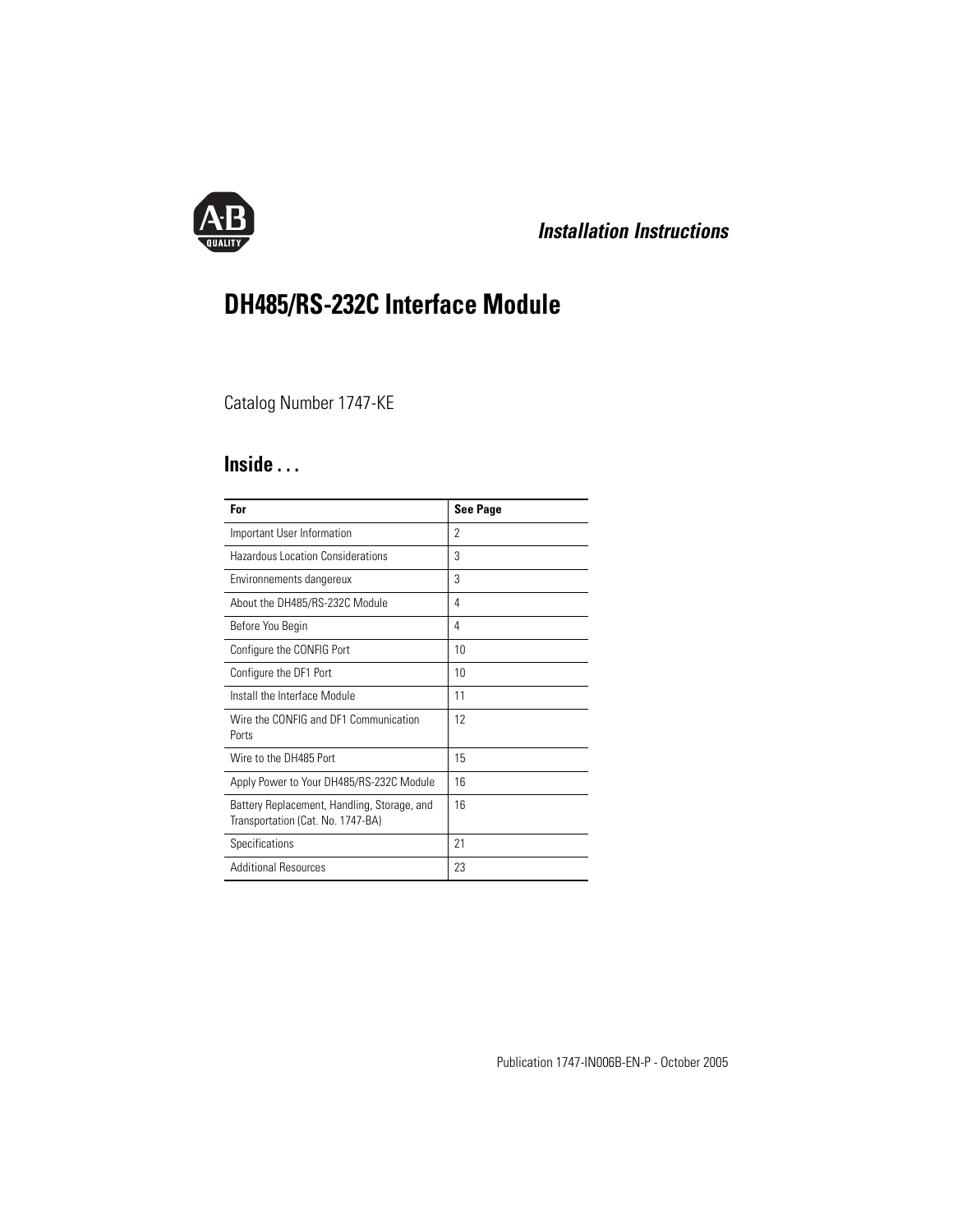## <span id="page-1-0"></span>**Important User Information**

Solid state equipment has operational characteristics differing from those of electromechanical equipment. Safety Guidelines for the Application, Installation and Maintenance of Solid State Controls (Publication SGI-1.1 available from your local Rockwell Automation sales office or online at http://www.literature.rockwellautomation.com) describes some important differences between solid state equipment and hard-wired electromechanical devices. Because of this difference, and also because of the wide variety of uses for solid state equipment, all persons responsible for applying this equipment must satisfy themselves that each intended application of this equipment is acceptable.

In no event will Rockwell Automation, Inc. be responsible or liable for indirect or consequential damages resulting from the use or application of this equipment.

The examples and diagrams in this manual are included solely for illustrative purposes. Because of the many variables and requirements associated with any particular installation, Rockwell Automation, Inc. cannot assume responsibility or liability for actual use based on the examples and diagrams.

No patent liability is assumed by Rockwell Automation, Inc. with respect to use of information, circuits, equipment, or software described in this manual.

Reproduction of the contents of this manual, in whole or in part, without written permission of Rockwell Automation, Inc., is prohibited.

Throughout this manual, when necessary, we use notes to make you aware of safety considerations.

| WARNING             | Identifies information about practices or circumstances that can cause an explosion in<br>a hazardous environment, which may lead to personal injury or death, property<br>damage, or economic loss.                              |
|---------------------|-----------------------------------------------------------------------------------------------------------------------------------------------------------------------------------------------------------------------------------|
| <b>IMPORTANT</b>    | Identifies information that is critical for successful application and understanding of<br>the product.                                                                                                                           |
| <b>ATTENTION</b>    | Identifies information about practices or circumstances that can lead to personal injury<br>or death, property damage, or economic loss. Attentions help you identify a hazard,<br>avoid a hazard and recognize the consequences. |
| <b>SHOCK HAZARD</b> | Labels may be located on or inside the equipment (for example, drive or motor) to alert<br>people that dangerous voltage may be present.                                                                                          |
| <b>BURN HAZARD</b>  | Labels may be located on or inside the equipment (for example, drive or motor) to alert<br>people that surfaces may be dangerous temperatures.                                                                                    |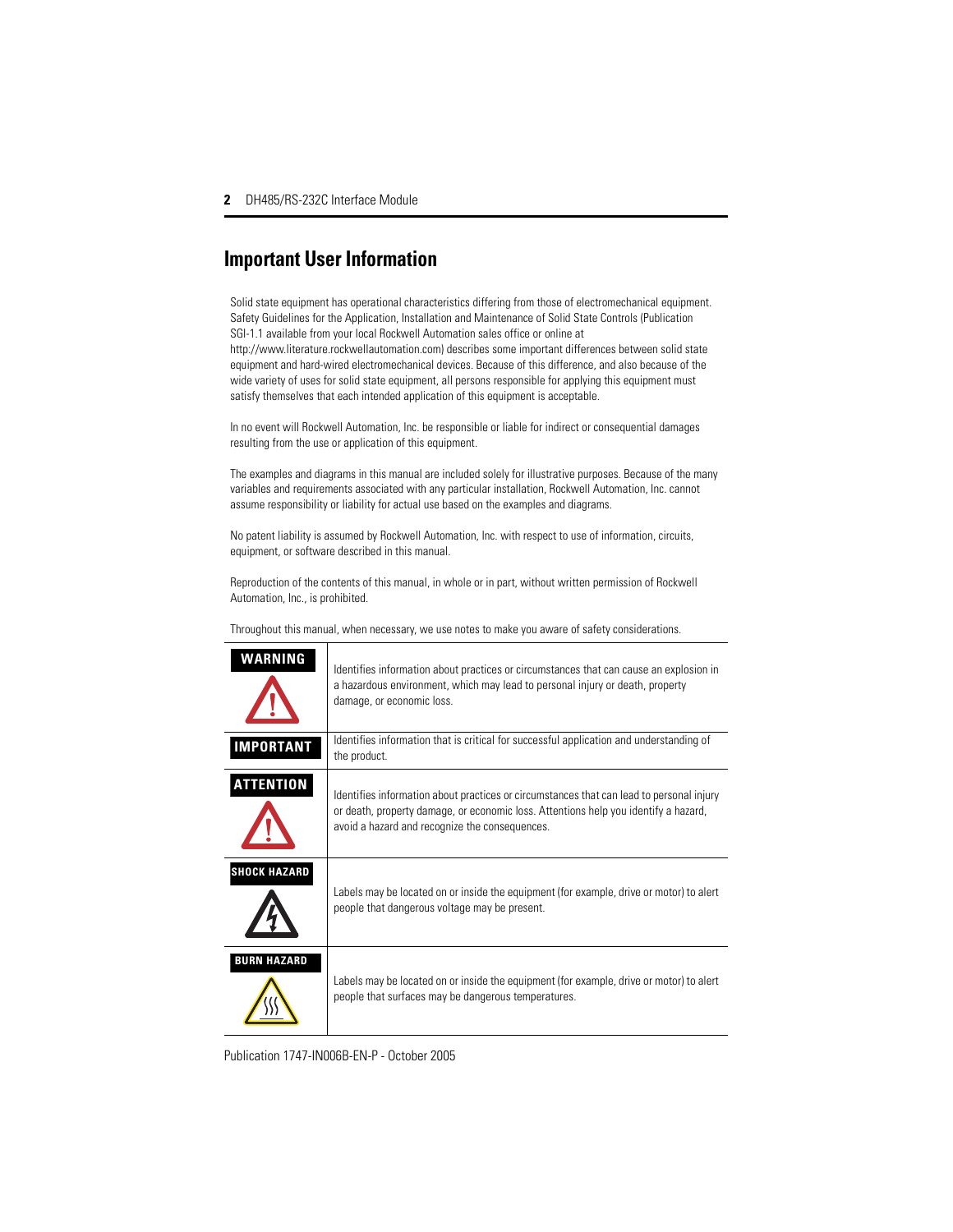## <span id="page-2-0"></span>**Hazardous Location Considerations**

This equipment is suitable for use in Class I, Division 2, Groups A, B, C, D or non-hazardous locations only. The following WARNING statement applies to use in hazardous locations.

## **ATTENTION** WARNING: EXPLOSION HAZARD

Substitution of components may impair suitability for Class I, Division 2.

Do not replace components or disconnect equipment unless power has been switched off.

Do not connect or disconnect components unless power has been switched off.

All wiring must comply with N.E.C. article 501, 502, 503, and/or C.E.C. section 18-1J2 as appropriate.

## <span id="page-2-1"></span>**Environnements dangereux**

Cet équipement est conçu pour être utilisé dans des environnements de Classe I, Division 2, Groupes A, B, C, D ou non dangereux. La mise en garde suivante s'applique à une utilisation dans des environnements dangereux.



### **ATTENTION AVERTISSEMENT:** DANGER D'EXPLOSION

La substitution de composants peut rendre cet équipement impropre à une utilisation en environnement de Classe 1, Division 2.

Ne pas remplacer de composants ou déconnecter l'équipement sans s'être assuré que l'alimentation est coupée.

Ne pas connecter ou déconnecter des composants sans s'être assuré que l'alimentation est coupée.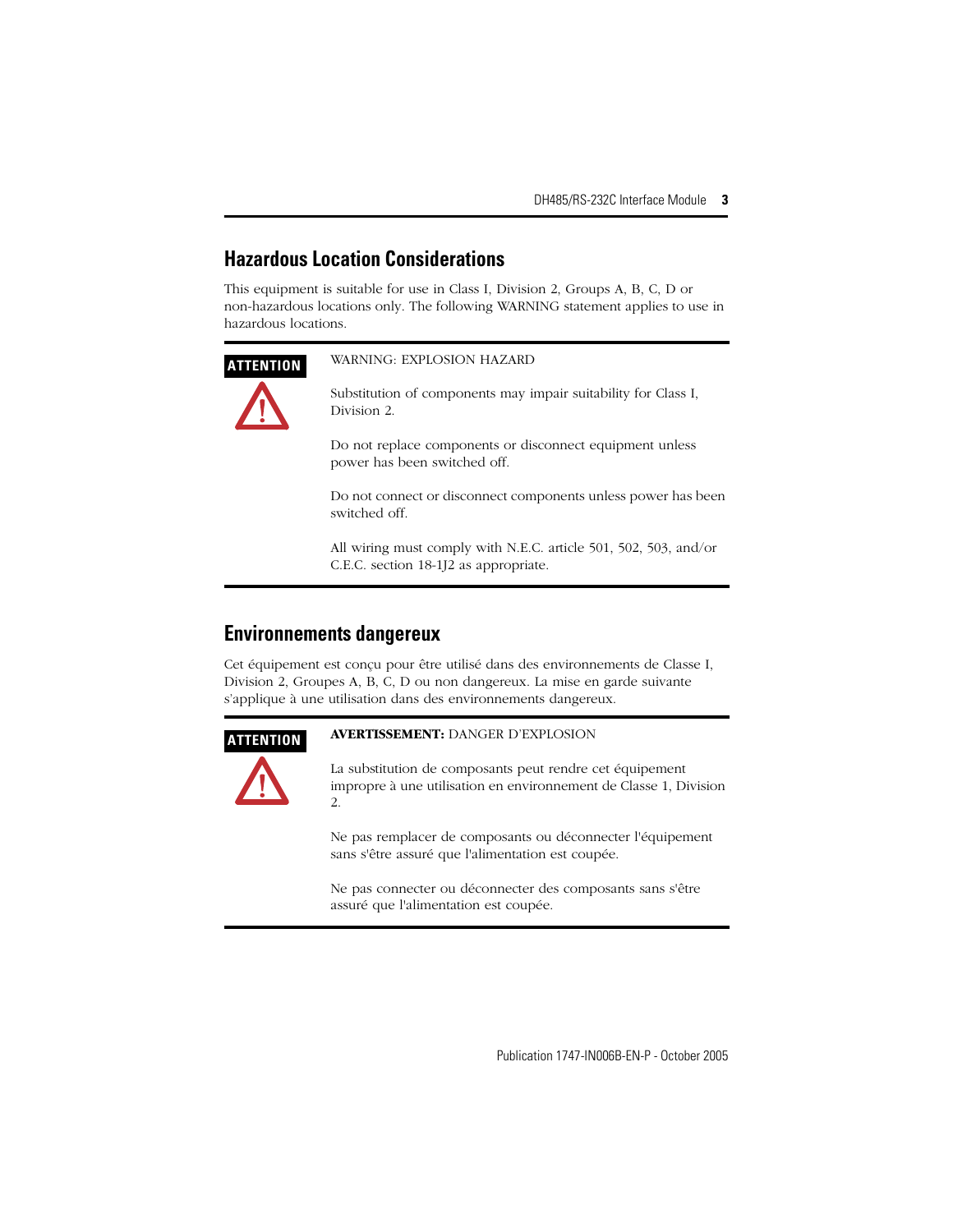# <span id="page-3-0"></span>**About the DH485/RS-232C Module**

The DH485/RS-232C interface module, catalog number 1747-KE, is a communication interface module that acts as a bridge between DH485 networks and devices requiring DF1 protocol. The DF1 port on the interface module can be configured for RS-232/423, RS-422, or RS-485 devices.

Residing in an SLC 500 chassis, the module is ideally used as an interface module, linking remote DH485 networks via a modem to a central host.

#### **Figure 1 Interface Module Placement on SLC 500 Chassis**



# <span id="page-3-1"></span>**Before You Begin**

Before you begin to install the module, you need to:

- identify the communication ports,
- locate the LED indicators, and
- set the module jumpers.

## **Identify the Communication Ports**

There are three communication ports on the front of the DH485/RS-232C interface module. They are:

- CONFIG
- DF1
- DH485

The CONFIG port is used to configure the module with an ASCII terminal. This port is a serial port that accommodates RS-232/423, RS-422, and RS-485 communication modes. The CONFIG port is capable of operating full-duplex at 300, 600, 1200, 2400, 4800, 9600, and 19200 Kbps. It is electrically isolated to 500V dc.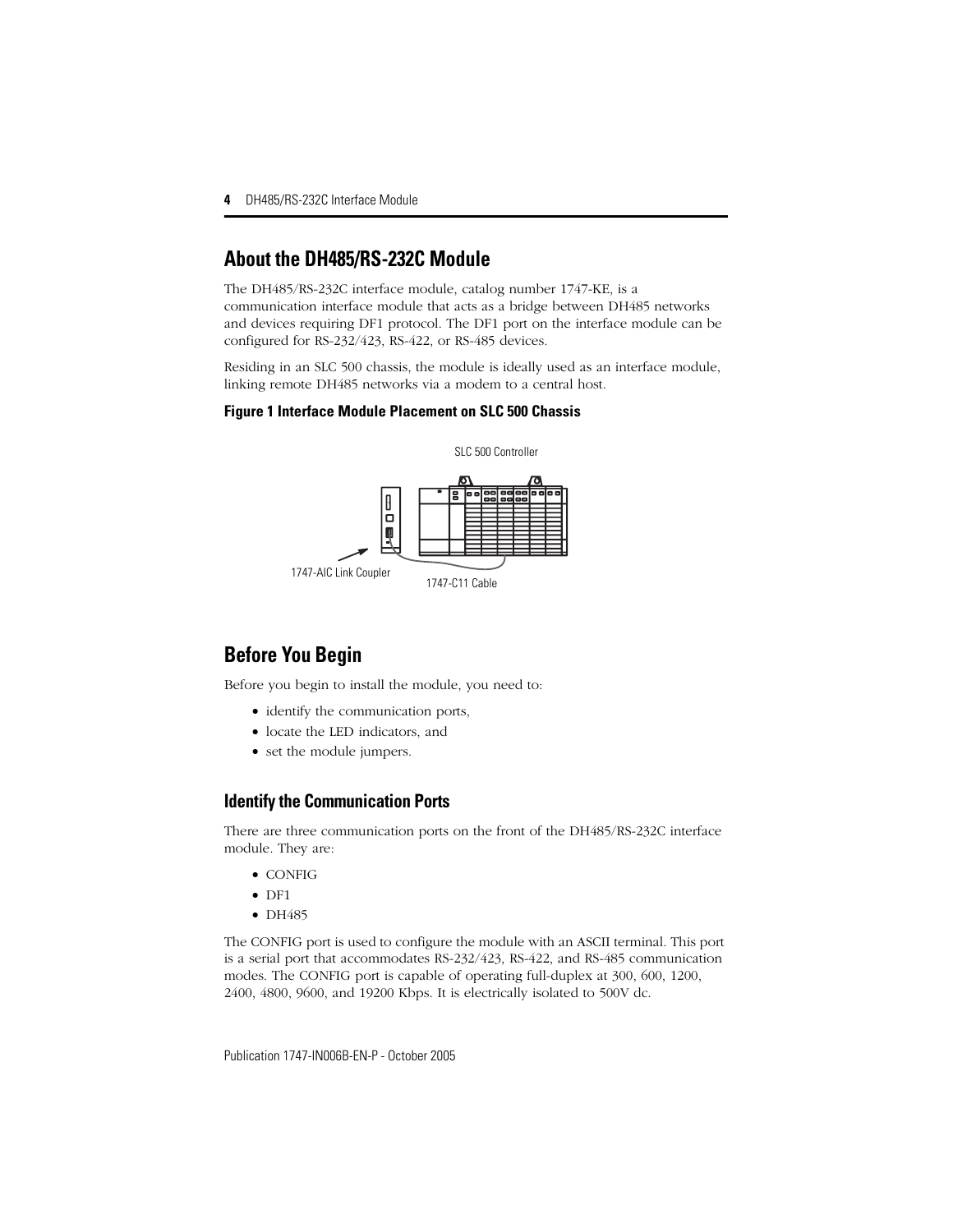The DF1 port is used to interface the module with user devices or a modem using DF1 protocol. This port is a serial port that accommodates RS-232/423, RS-422, and RS-485 communication modes. The DF1 port is capable of operating full-duplex at 300, 600, 1200, 2400, 4800, 9600, and 19200 Kbps. It is electrically isolated to 500V dc.

The DH485 port is used to interface the module with the DH485 network. This port is not isolated and cannot directly drive a multi-node DH485 network. You must use a 1747-AIC link coupler to link port DH485 with the DH485 network that includes multiple SLC 500 controllers.

Refer to [Figure 2](#page-4-0) for the location of the communication ports.

### **Locate the LED Indicators**

There are eight LED indicators on the front of the module. These LED indicators are used for module diagnostics and status indication.

Refer to [Figure 2](#page-4-0) for the location of the LED indicators.

#### <span id="page-4-0"></span>**Figure 2 Communication Ports and LED Indicators**

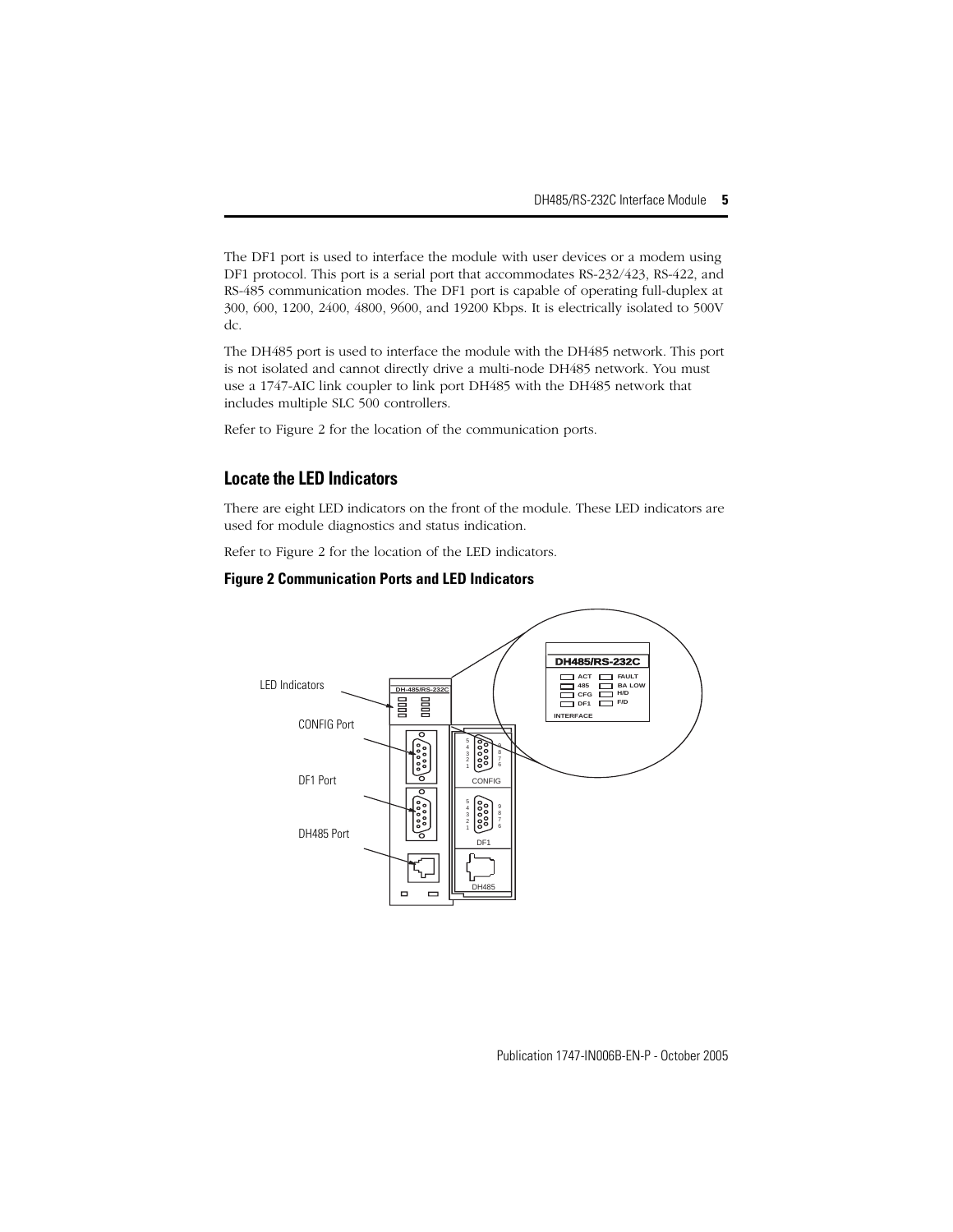| <b>LED</b>      | Color | <b>Status</b> | <b>Indication</b>                                                                                                                                                               |
|-----------------|-------|---------------|---------------------------------------------------------------------------------------------------------------------------------------------------------------------------------|
| ACT             | Green | $ON^{(1)}$    | The module is receiving power from the backplane, is configured<br>correctly, and is in the Run mode.                                                                           |
|                 |       | Flashing      | The module requires configuration or is being configured.                                                                                                                       |
|                 |       | 0FF           | The module is not receiving power from the backplane. A fault<br>condition exists.                                                                                              |
| 485             | Green | 0N            | Port DH485 on the module is active for communication.                                                                                                                           |
|                 |       | <b>OFF</b>    | Port DH485 on the module is not active for communication or the<br>module is in Configuration mode.                                                                             |
| <b>CFG</b>      | Green | Flashing      | The CONFIG port on the module is transmitting or receiving<br>signals.                                                                                                          |
|                 |       | 0FF           | The CONFIG port on the module is not transmitting or receiving<br>signals.                                                                                                      |
| DF <sub>1</sub> | Green | Flashing      | The DF1 port on the module is transmitting or receiving signals.<br>The flashing may occur rapidly so the LED indicator appears to be<br>on.                                    |
|                 |       | 0FF           | The DF1 port on the module is not transmitting or receiving signals<br>or the module is in Configuration mode.                                                                  |
| FAULT           | Red   | 0N            | A system problem was detected during background diagnostics.<br>Cycle power to reset. Contact your local Rockwell Automation<br>representative if the LED indicator remains on. |
|                 |       | 0FF           | No system problems are detected during background diagnostics.                                                                                                                  |
| <b>BALOW</b>    | Red   | 0N            | The voltage of the battery that backs up RAM is low. A new<br>battery is needed.                                                                                                |
|                 |       | 0FF           | The voltage of the battery that backs up RAM is at an acceptable<br>level.                                                                                                      |
| H/D             | Amber | 0N            | The module is configured for half-duplex DF1 protocol (local or<br>remote).                                                                                                     |
|                 |       | <b>OFF</b>    | The module is not configured for half-duplex DF1 protocol.                                                                                                                      |
| F/D             | Amber | 0N            | The module is configured for full-duplex DF1 protocol.                                                                                                                          |
|                 |       | <b>OFF</b>    | The module is not configured for full-duplex DF1 protocol.                                                                                                                      |

(1) Indicates normal operation after the module has been configured.

### **Set the Module Jumpers**

The module have three sets of jumpers that you need to set. Jumper JW1 lets you select the communication interface for the CONFIG port. Jumper JW2 lets you select the communication interface for the DF1 port. Jumper JW4 lets you select the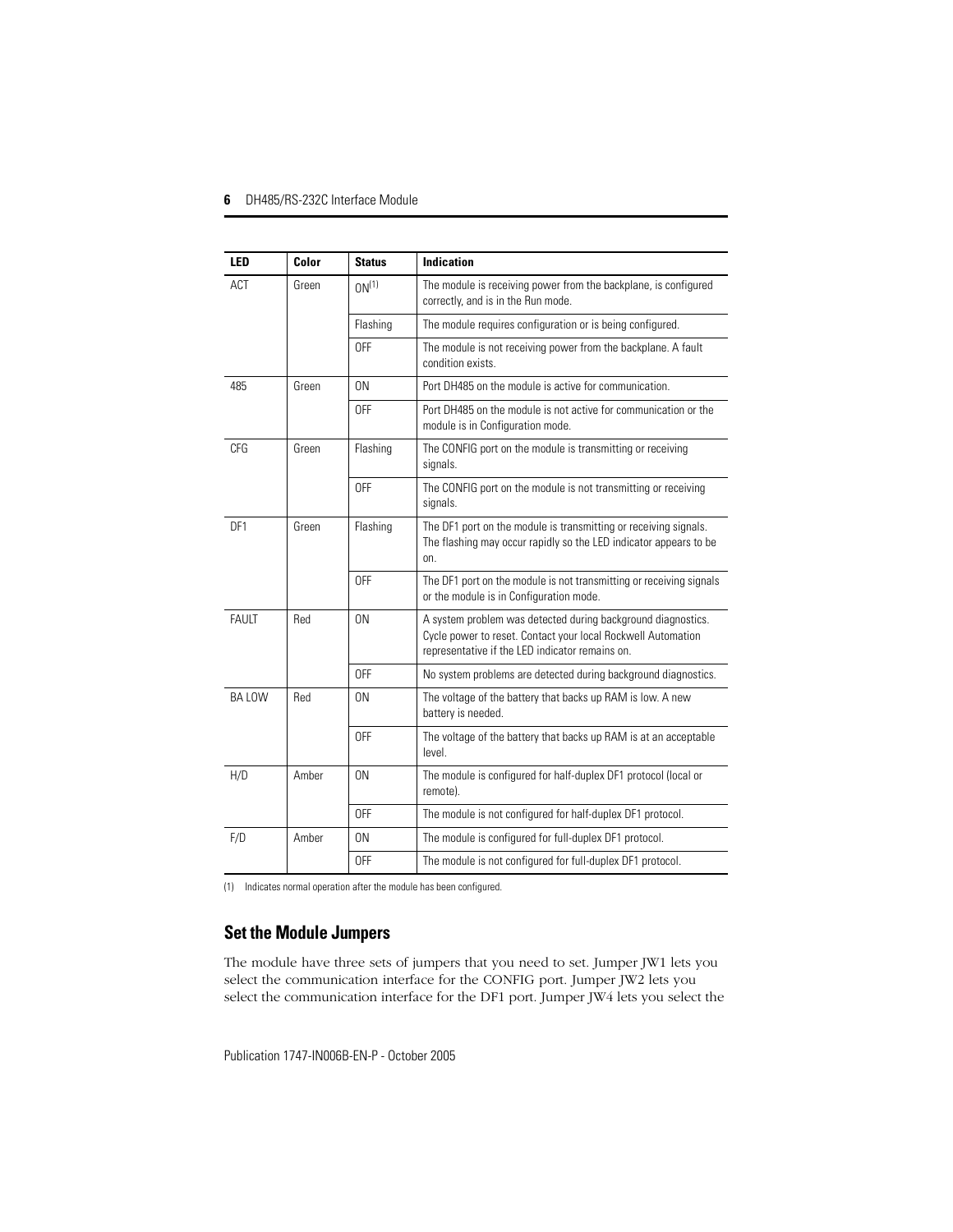functionality and mode of the interface module. The horizontal or vertical orientation of the jumper determines the module's functionality.

The position of the jumper determines the module's mode (Configuration or Run), and thus, which method is used to configure the module (ASCII terminal or backplane communications).

#### <span id="page-6-0"></span>**Figure 3 Jumper Locations**





**ATTENTION** Do not expose the module to surfaces or other areas that may typically hold an electrostatic charge. Electrostatic charges can alter or destroy memory.



**ATTENTION** Settings other than those shown for each jumper may cause damage to the module.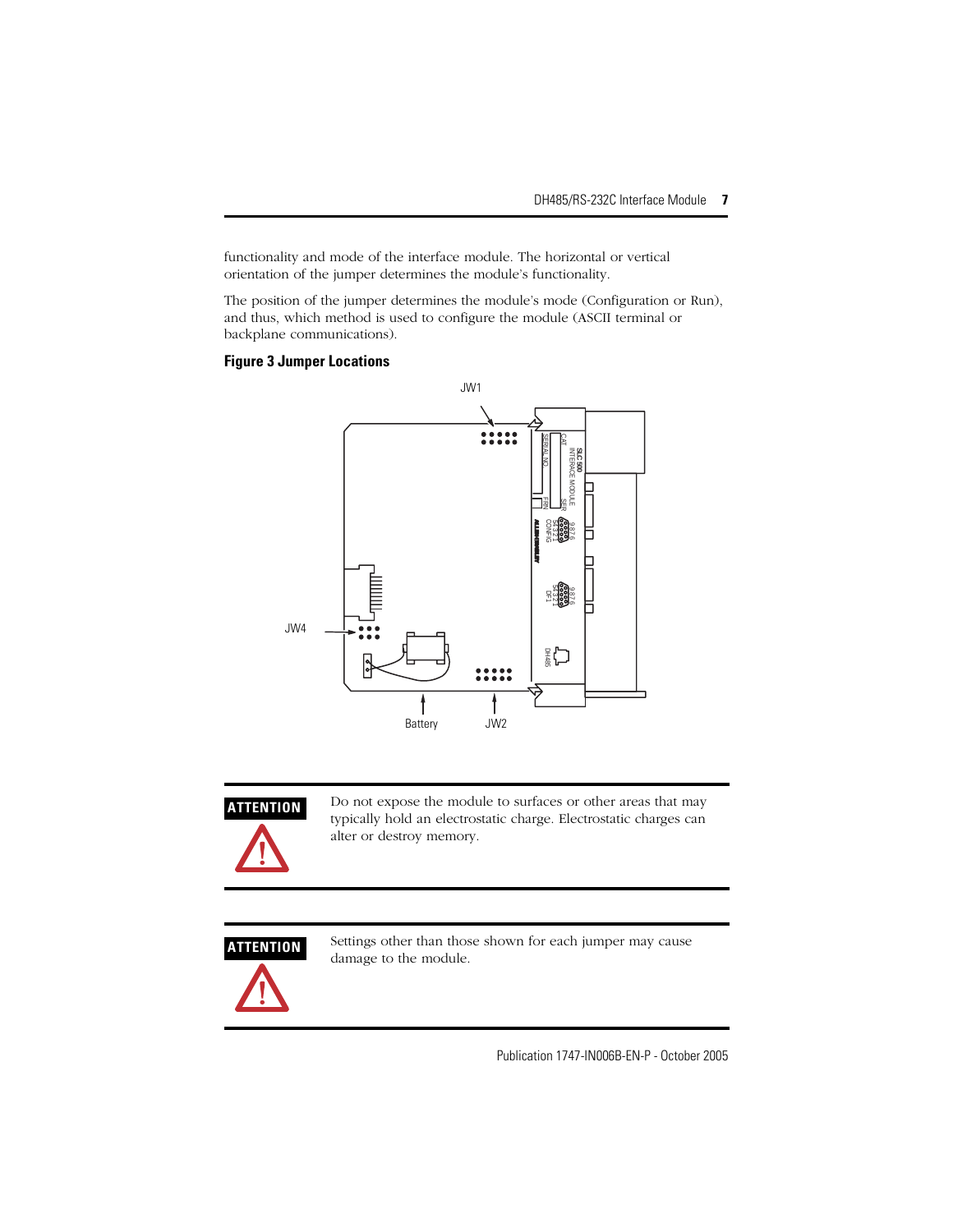### **Use a Modem with Your Interface Module**

The interface module can be connected to the following direct connect modems.

- Manual
- Data Terminal Equipment (DTE) Controlled Answer
- Auto Answer
- Direct Connect

The manual modem is usually an acoustically-coupled modem. A person on each end of the phone line establishes the connection. The handset is inserted into an acoustic coupler to complete the connection.

A DTE Controlled Answer modem is attached directly to the phone lines. The interface module acts as the DTE, which controls the modem via the DTR, DSR, and DCD signals. The module incorporates time-outs and tests to properly operate these types of modems.

An Auto Answer modem has self-contained time outs and tests. They can answer and hang up the phone automatically. The module has no means of controlling an auto-dial modem, but it can be used in conjunction with a separate auto–dialer.

A Direct Connect modem connects to a dedicated, leased phone line and remains active at all times.

### **Choose the Module's Functionality**

Your series B interface module has the ability to function as a series A interface module. This feature is useful if you are replacing a series A module with a series B module.

The module's functionality depends on the placement of the JW4 jumper. Horizontal placement of the jumper gives the module functionality equivalent to a series A interface module, while vertical placement of the jumper accesses the added functionality of a series B interface module.

Refer to page [7](#page-6-0) for location of jumper JW4.

#### **Figure 4 Module Functionality**

Series A Functionality (mod. config. ID=4209)



Horizontal Configuration Mode



Horizontal Run Mode

Series B Functionality (mod. config. ID=3509)





Vertical Configuration Mode

Vertical Run Mode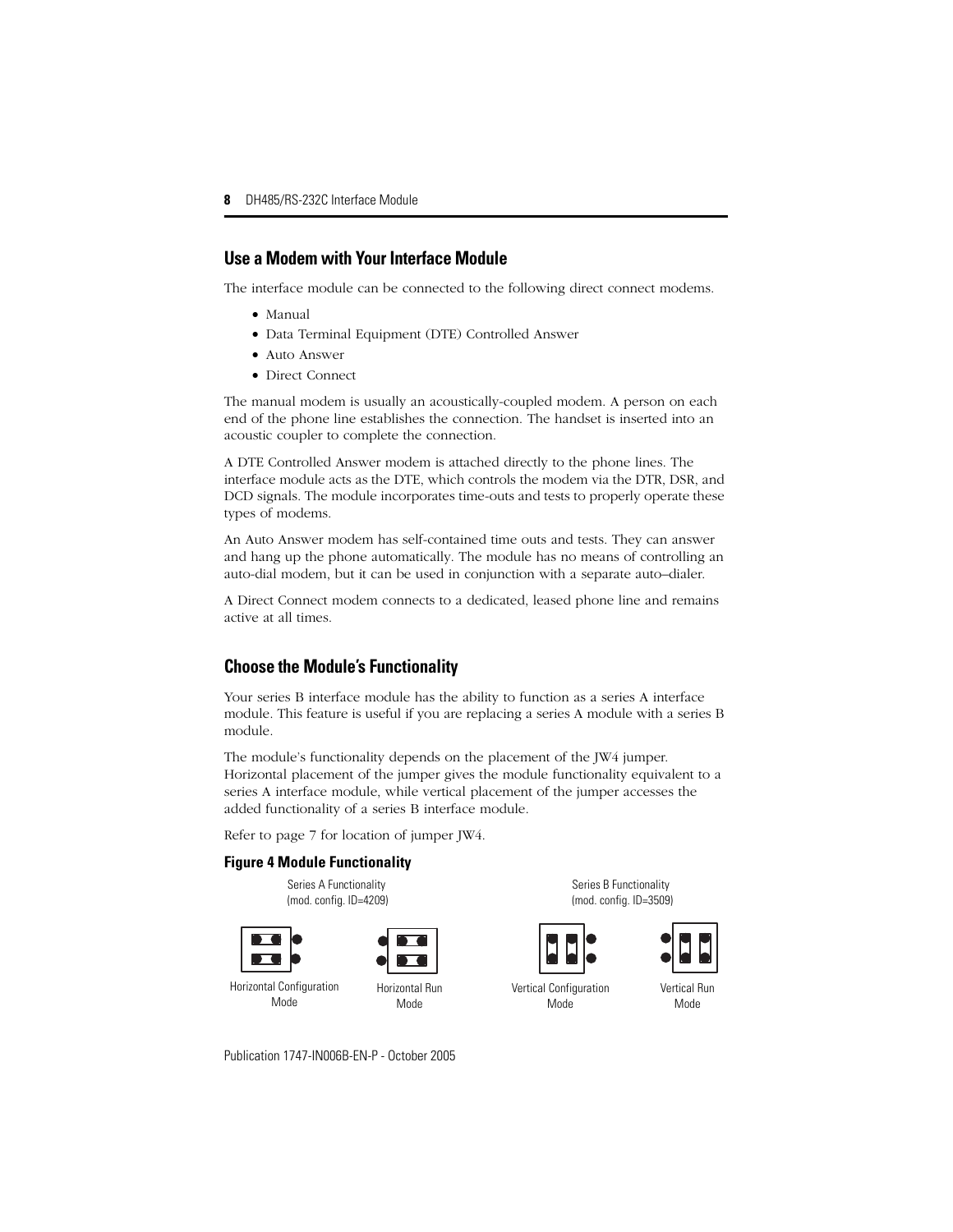## **Set the Module's Functionality**

Setting the module's mode depends on which method you want to use to configure the module. You can configure the module using an ASCII terminal or backplane communication.

| <b>IMPORTANT</b> |
|------------------|
|------------------|

u can only use backplane communications if you selected series B functionality for the module.

#### *Configure the Module with an ASCII Terminal*

Configure the interface module with an ASCII terminal only when the JW4 jumper is in Configuration mode. Place the module in the Configuration mode that corresponds to the functionality you chose for the interface module, as shown below.

Refer to page [7](#page-6-0) for location of jumper JW4.

#### **Figure 5 JW4 Jumper Set for Configuration Mode**



Horizontal Configuration Mode



#### *Configure the Module via the Backplane*

Read and write configuration data through the backplane with series B interface modules, and then only when the JW4 jumper is in the vertical Run mode position. Place the module in vertical Run mode as shown below.

Refer to page [7](#page-6-0) for location of jumper JW4.

#### **Figure 6 JW4 Jumper Set for Vertical Run Mode**



Vertical Run Mode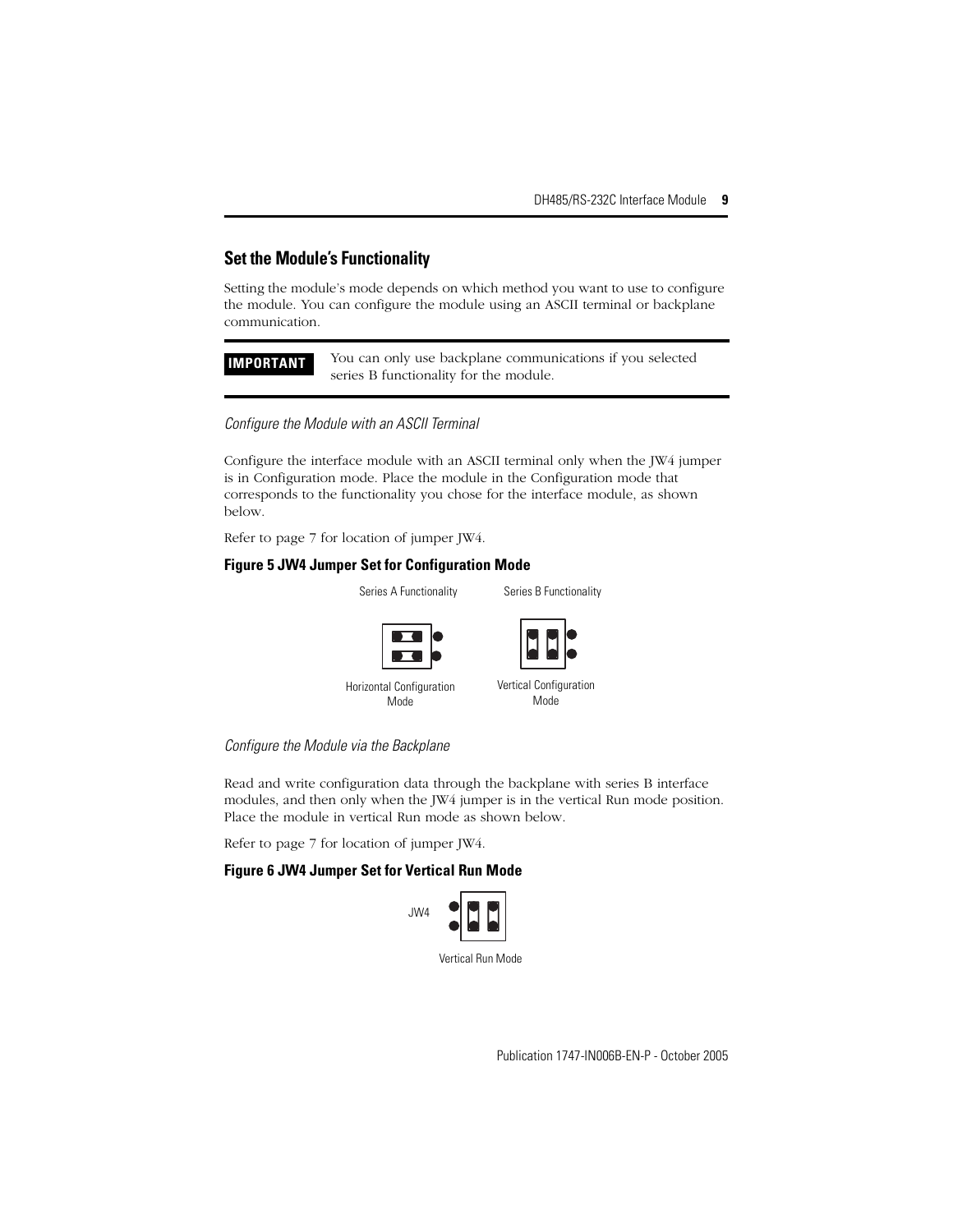

**ATTENTION** Other jumper settings are invalid and may cause damage to the interface module.

## <span id="page-9-0"></span>**Configure the CONFIG Port**

Jumper JW1 selects the following electrical interface for the CONFIG port.

- RS-232/423 (default)
- RS-422
- RS-485

#### **Figure 7 JW1 Jumper Configurations**



## <span id="page-9-1"></span>**Configure the DF1 Port**

Jumper JW2 selects the following electrical interface for the DF1 port.

- RS-232/423 (default)
- RS-422
- RS-485

#### **Figure 8 JW2 Jumper Configurations**



Publication 1747-IN006B-EN-P - October 2005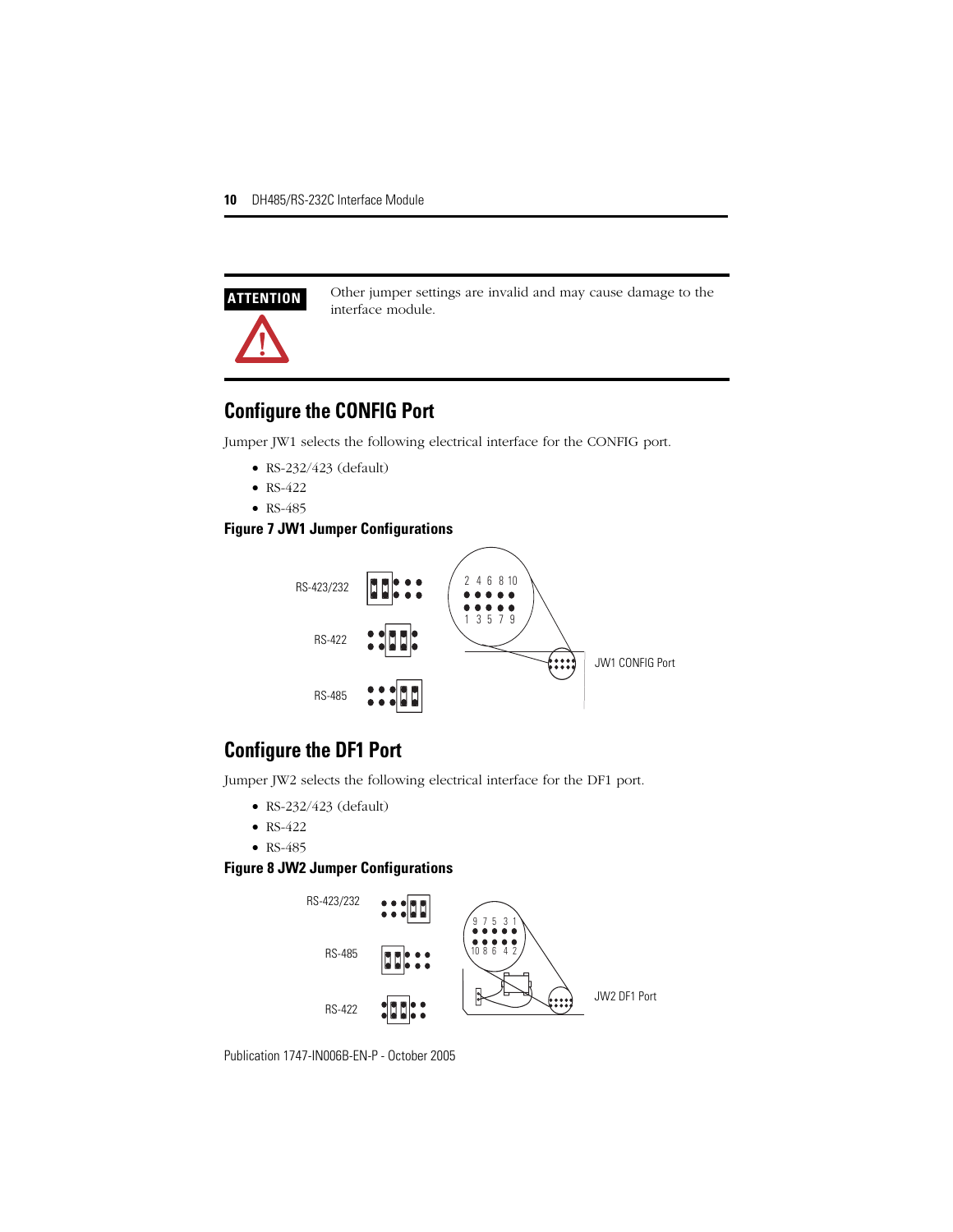## <span id="page-10-0"></span>**Install the Interface Module**

Your interface module may be installed in any open slot of an SLC 500 1746 I/O chassis except the first slot of the first chassis. The first slot is reserved for the controller or adapter module. The interface module can also be installed in an SLC fixed controller expansion chassis.



**ATTENTION** Never install, remove, or wire any module while power is applied. Also, do not expose the modules to surfaces or other areas that may typically hold an electrostatic discharge.

> Electrostatic discharge can damage integrated circuits or semiconductors if you touch backplane connector pins.

If the equipment is not installed and used as described in the SLC 500 Modular Hardware Style User Manual, publication 1747-UM011, the protection provided by the equipment may be impaired.

- **1.** Turn off power to the chassis where you will insert the module.
- **2.** Align the circuit board of the module with the card guide of a slot (except slot 0) in the 1746 chassis.

**Figure 9 Module Location in the Chassis**



**3.** Slide the module in until the top and bottom retainer clips are secured.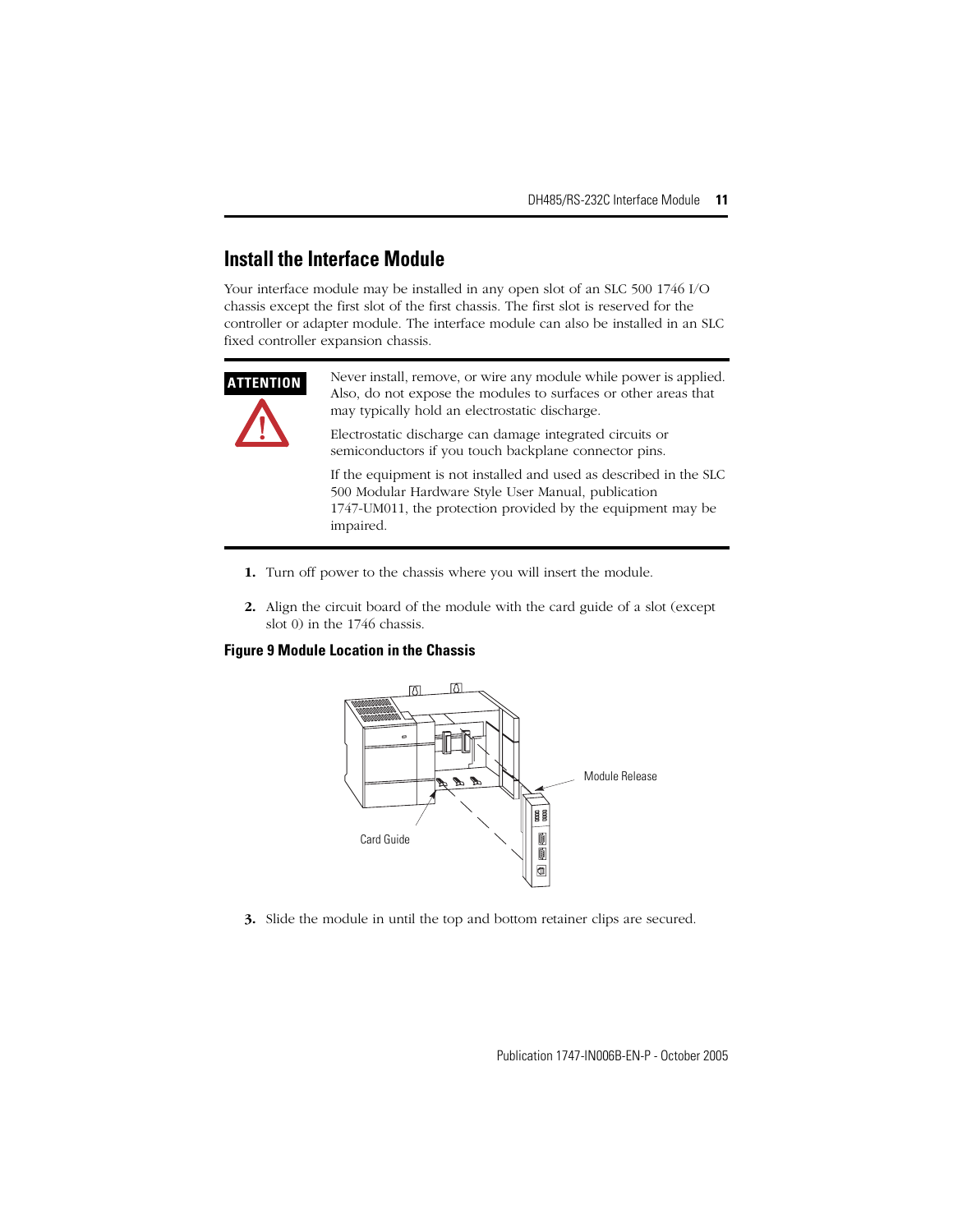## <span id="page-11-0"></span>**Wire the CONFIG and DF1 Communication Ports**

The CONFIG and DF1 ports communicate to user devices through RS-232/423, RS-422, and RS-485 communication modes. The communication mode you select depends on the setting of jumpers JW1 and JW2.

## **Pin Assignments**

Use these pin assignments to wire the mating connector of the cable used to interface a user device to CONFIG and DF1 ports. The sockets of this connector must be wired to correspond to the selected communication mode.

| Pin            | RS-232/423 | <b>RS-422</b> | <b>RS-485</b> | <b>IBM AT Standard RS-232/423</b> |                |                |
|----------------|------------|---------------|---------------|-----------------------------------|----------------|----------------|
|                |            |               |               | <b>Signal</b>                     | 25-pin         | 9-pin          |
| 1              | (1)        | $TXD -$       | TRXD-         | DCD or CD                         | 8              | 1              |
| $\overline{2}$ | <b>RXD</b> | $RXD -$       | (3)           | <b>RXD</b>                        | 3              | $\overline{2}$ |
| 3              | <b>TXD</b> | (2)           | (2)           | <b>TXD</b>                        | $\overline{2}$ | 3              |
| 4              | <b>DTR</b> | (2)           | (2)           | <b>DTR</b>                        | 20             | 4              |
| 5              | COMMON     | COMMON        | COMMON        | COMMON                            | 7              | 5              |
| 6              | <b>DSR</b> | $RXD +$       | (3)           | <b>DSR</b>                        | 6              | 6              |
| $\overline{7}$ | <b>RTS</b> | (2)           | (2)           | <b>RTS</b>                        | 4              | $\overline{7}$ |
| 8              | <b>CTS</b> | (2)           | (2)           | <b>CTS</b>                        | 5              | 8              |
| 9              | (1)        | $TXD +$       | $TRXD +$      | R <sub>l</sub>                    | 22             | 9              |

<span id="page-11-1"></span>(1) In RS-423 mode, these pins are still connected to their RS-422 loads. Do not use these pins in RS-423 mode.

<span id="page-11-2"></span>(2) In RS-422 and RS-485 modes, these pins are connected to their RS-423 drivers and receivers. Do not use these pins in either RS-422 or RS-485 mode.

<span id="page-11-3"></span>(3) In RS-485 mode, these pins are still connected to their RS-422 receivers. Do not use these pins in RS-485 mode.

**IMPORTANT** The signal names on a DCE device are viewed from a DTE perspective. For example, TXD is a DTE output and also a DCE input.

The following illustrations show wiring diagrams for the RS-232/423, RS-422, and RS-485 communications.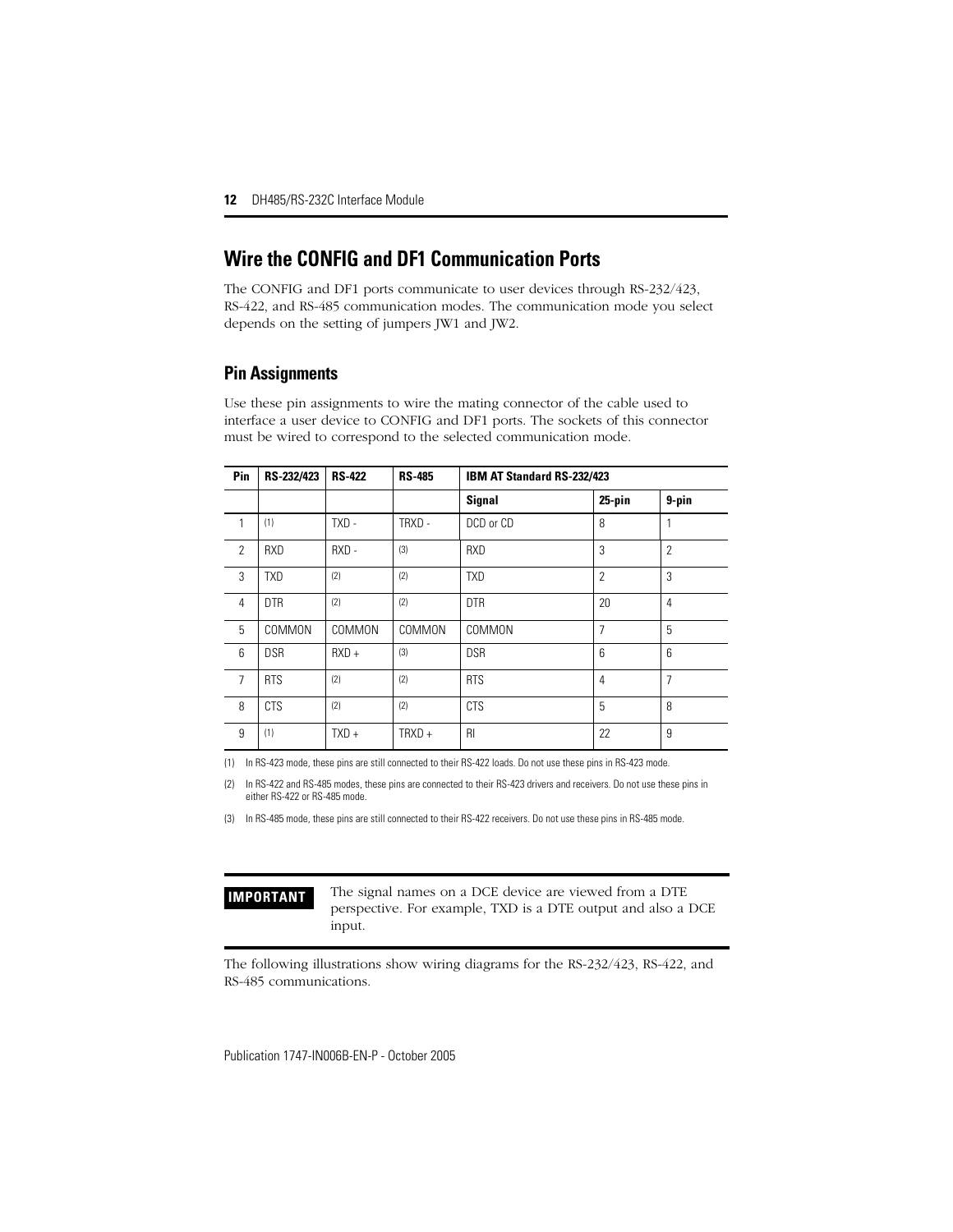| <b>NC</b>  |          | <b>CD</b>      |   | 8  |
|------------|----------|----------------|---|----|
| <b>RXD</b> | 2        | <b>RXD</b>     | 2 | 3  |
| <b>TXD</b> | 3        | <b>TXD</b>     | 3 | ำ  |
| <b>DTR</b> | 4        | <b>DTR</b>     | 4 | 20 |
| COM        | 5        | COM            | 5 |    |
| <b>DSR</b> | 6        | <b>DSR</b>     | 6 | 6  |
| <b>RTS</b> | 7        | <b>RTS</b>     | ∍ |    |
| <b>CTS</b> | 8        | <b>CTS</b>     | 8 | 5  |
| <b>NC</b>  | $\Omega$ | R <sub>l</sub> | 9 | 22 |

### **Figure 10 RS-232/423 DTE to DCE (Non-modem Hardware Handshake to DCE)**

#### **Figure 11 RS-232/423 DTE to DCE (Modem Hardware Handshake to DCE)**

| <b>NC</b>  |   |  | CD             |   | 8  |
|------------|---|--|----------------|---|----|
| RXD        | 2 |  | <b>RXD</b>     | 2 | 3  |
| <b>TXD</b> | 3 |  | <b>TXD</b>     | 3 |    |
| <b>DTR</b> | 4 |  | <b>DTR</b>     | 4 | 20 |
| COM        | 5 |  | COM            | 5 |    |
| <b>DSR</b> | 6 |  | <b>DSR</b>     | 6 | h  |
| <b>RTS</b> |   |  | <b>RTS</b>     |   |    |
| <b>CTS</b> | 8 |  | <b>CTS</b>     | 8 | 5  |
| <b>NC</b>  | Q |  | R <sub>l</sub> | 9 | 22 |

#### **Figure 12 RS-232/423 DTE to DCE (No Handshake to DCE)**



(1) Connect DSR to DTR and CTS to RTS when using devices that cannot disable their hardware handshaking.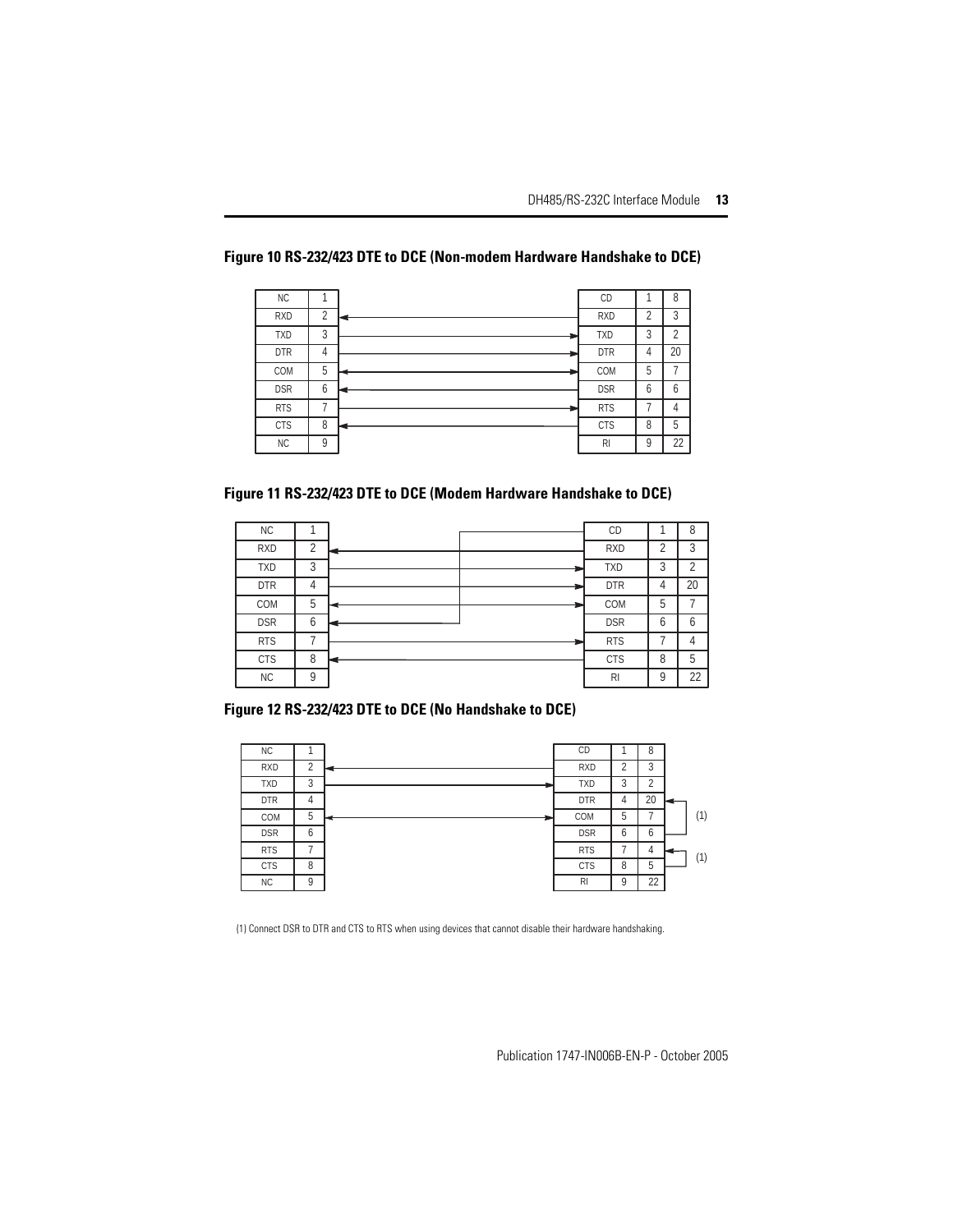



(1) Connect DSR to DTR and CD, and CTS to RTS when using devices that cannot disable their hardware handshaking.

#### **Figure 14 RS-422**



#### **Figure 15 RS-485**

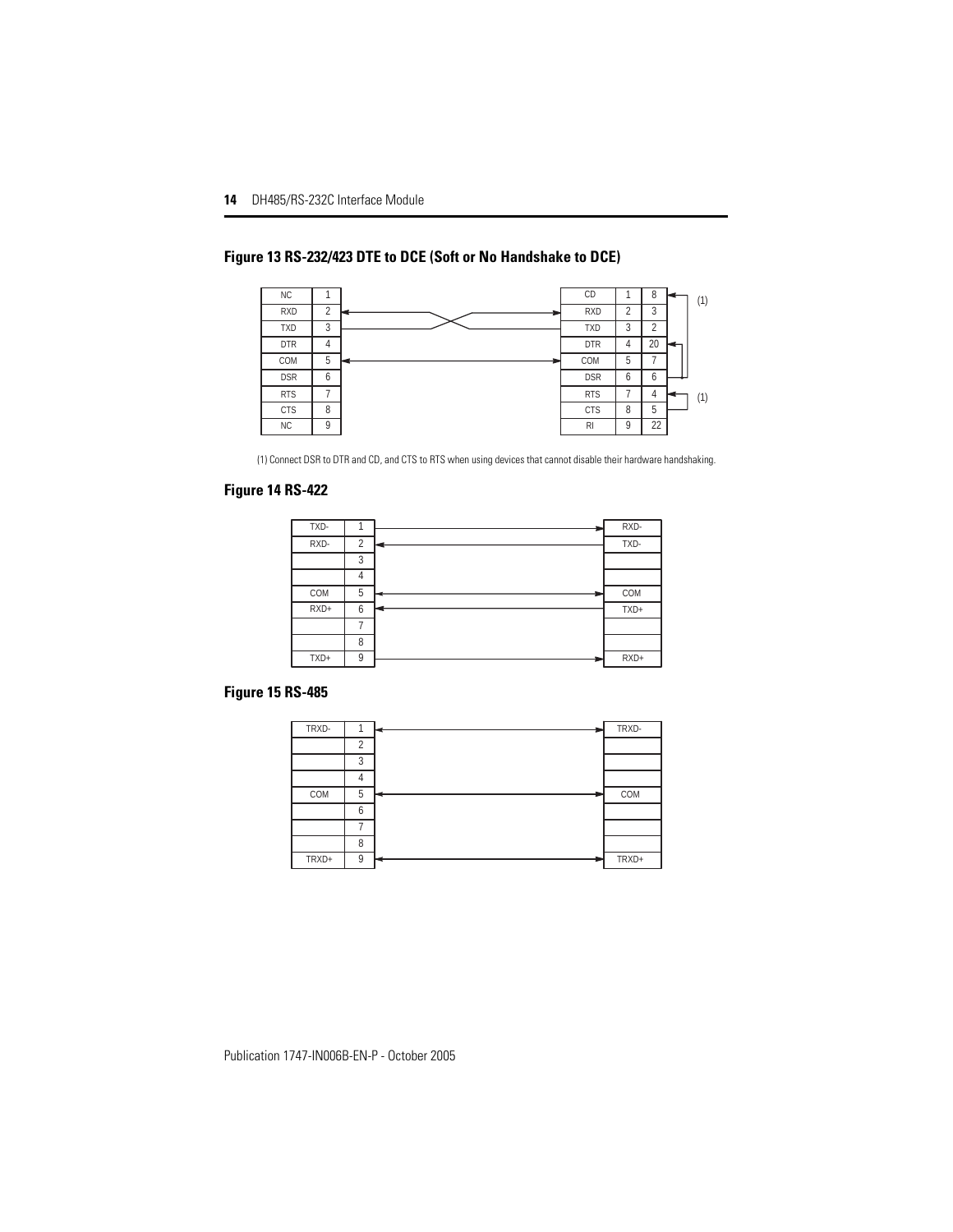# <span id="page-14-0"></span>**Wire to the DH485 Port**

The DH485 port can communicate to user devices through the DH485 Communication mode. Use a 1747-C10, 1747-C11, or 1747-C13 interface cable to connect the module to a link coupler interfaced with the DH485 network.

If you use the 1747-C10 or 1747-C11 cable, it connects between the DH485 port on the interface module and the J1 (CPU) connector on the link coupler. Power for the link coupler comes from the interface module.



#### **Figure 16 Wire to the DH485 Port via 1747-C10 and 1747-C11 Cable**

If you use the 1747-C13 cable, connect it between the DH485 port on the interface module and the J2 (Peripheral) connector on the link coupler. Power for the link coupler must be provided from the SLC 500 module DH485 port or external power source.

#### **Figure 17 Wire to the DH485 Port via 1747-C13 Cable**



Cable (1747-C13)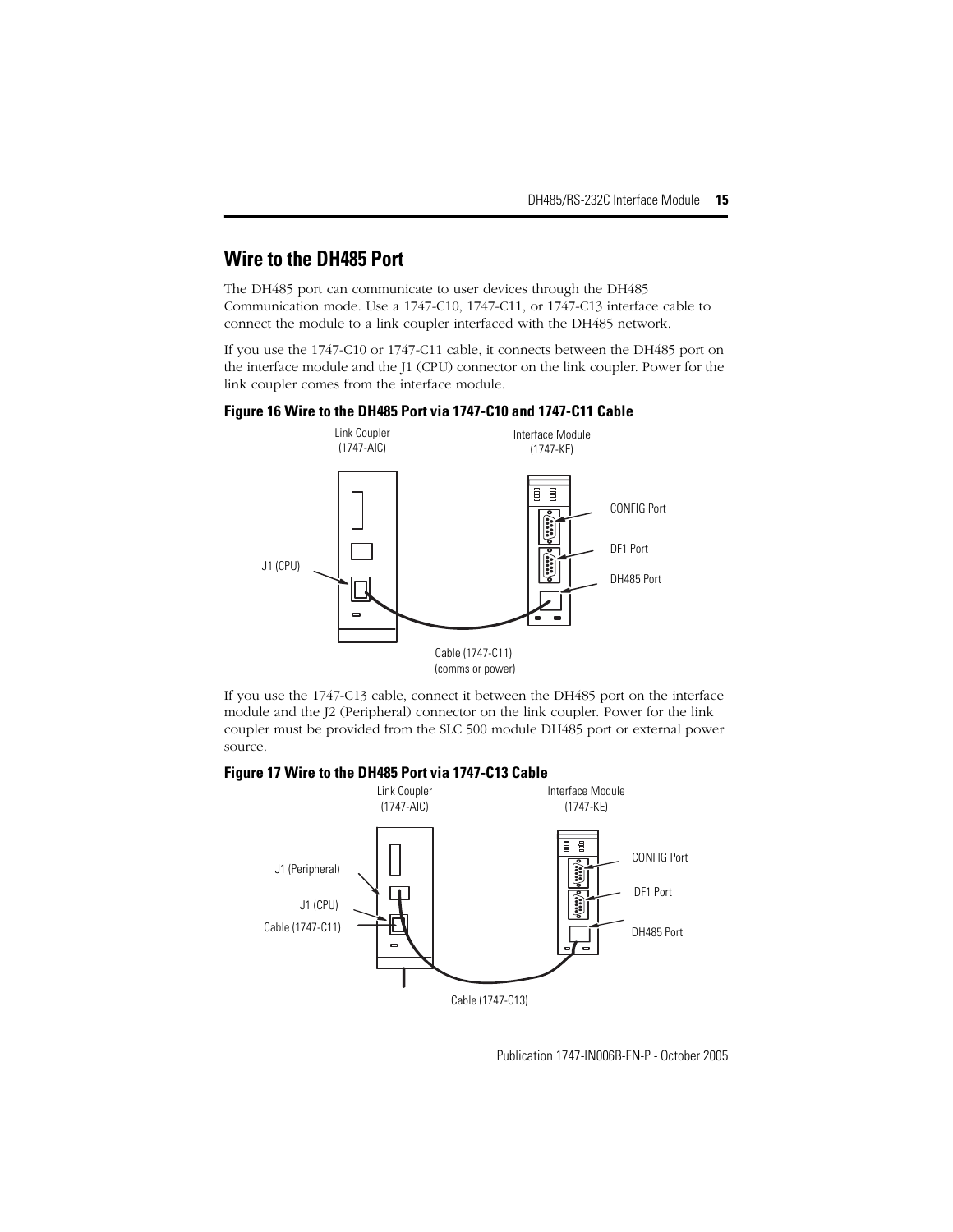The 1747-C13 cable can also connect the interface module's DH485 port directly to a single SLC controller or fixed controller. It connects the DH485 port on the module to the DH485 port on the SLC 500 controller.



#### **Figure 18 Interface Module Connected to SLC 500 Controller**

## <span id="page-15-0"></span>**Apply Power to Your DH485/RS-232C Module**

Once you have installed your DH485/RS-232C interface module in your SLC 500 system, you are already to apply power to your SLC 500 system.

## <span id="page-15-1"></span>**Battery Replacement, Handling, Storage, and Transportation (Cat. No. 1747-BA)**

Your module provides back-up power for RAM through a replaceable lithium battery (cat. no. 1747-BA). This battery provides back-up for approximately five years. A BAT LOW indicator on the front of the module alerts you when the battery voltage has fallen below the replace battery threshold level.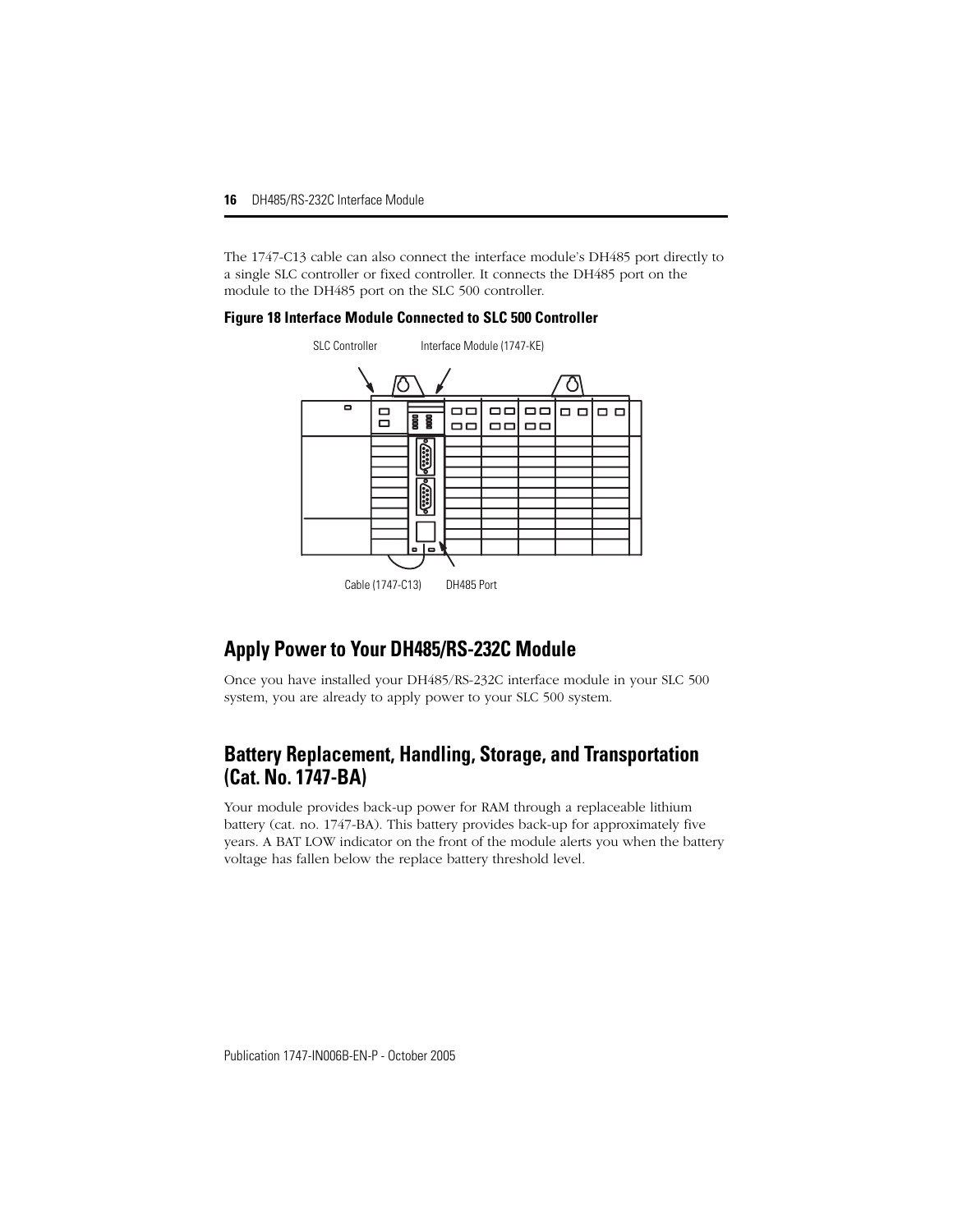To replace the lithium battery:

**1.** Remove power from the SLC 500 power supply.



**ATTENTION** Do not remove the module from the SLC 500 chassis until all power is removed from the SLC 500 power supply.

- **2.** Remove the module from the chassis by pressing the retainer clips at the top and bottom of the module.
- **IMPORTANT** If the top or bottom retainer clips are broken while removing the module from the chassis, they can be easily replaced. Pry off any broken clips from the bottom with a screwdriver, if necessary. Do not twist off. Snap in the replacement clip. Order cat. no. 1746-R15 (two per package).



**ATTENTION** Do not expose the module to surfaces or other areas that may typically hold an electrostatic charge. Electrostatic charges can alter or destroy memory.

#### **Figure 19 Battery Location**

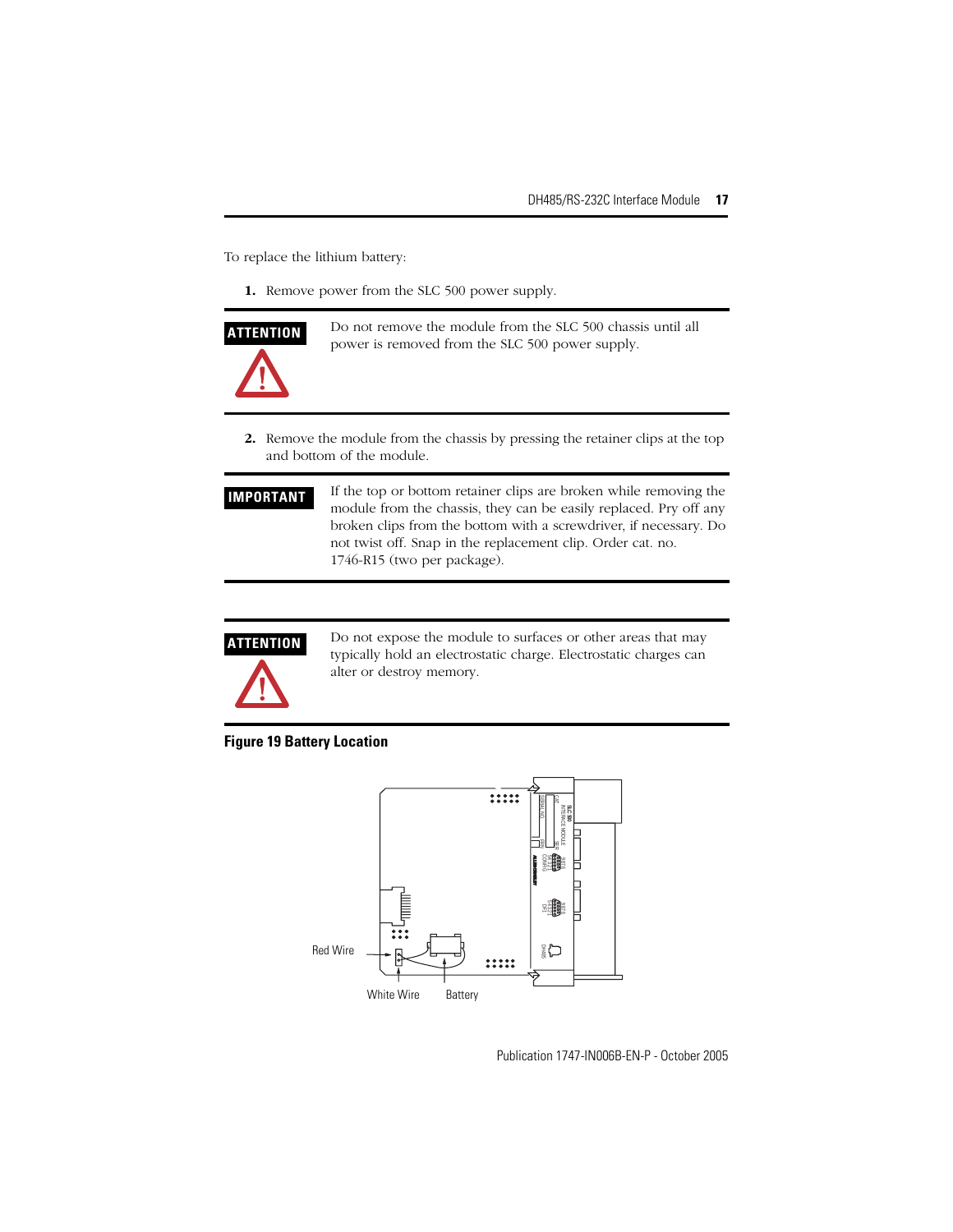**3.** Unplug the battery connector.

**IMPORTANT** The module has a capacitor that provides 30 minutes of battery back-up while the battery is disconnected. Data in RAM is not lost if the battery is replaced within 30 minutes.

- **4.** Remove the battery from the retaining clips.
- **5.** Insert a new battery into the battery retaining clips.
- **6.** Plug the battery connector into the socket with the red lead wire on top and the white lead wire on the bottom.
- **7.** Insert the module into the SLC 500 chassis.
- **8.** Restore power to the SLC 500 power supply.

### **Battery Handling**



**ATTENTION** Do not charge the batteries. An explosion could result or cells could overheat causing burns.

> Do not open, puncture, crush, or otherwise mutilate the batteries. An explosion may result, exposing toxic, corrosive, or flammable liquids.

### **Battery Storage**

Store the lithium batteries in a cool, dry environment, typically 20 to 25 °C (68 to 77 °F) and 40% to 60% relative humidity.

#### **Battery Transportation**

#### *One or Two Batteries*

You can ship up to two batteries together within the United States without restriction. Regulations governing shipment to or within other countries may differ.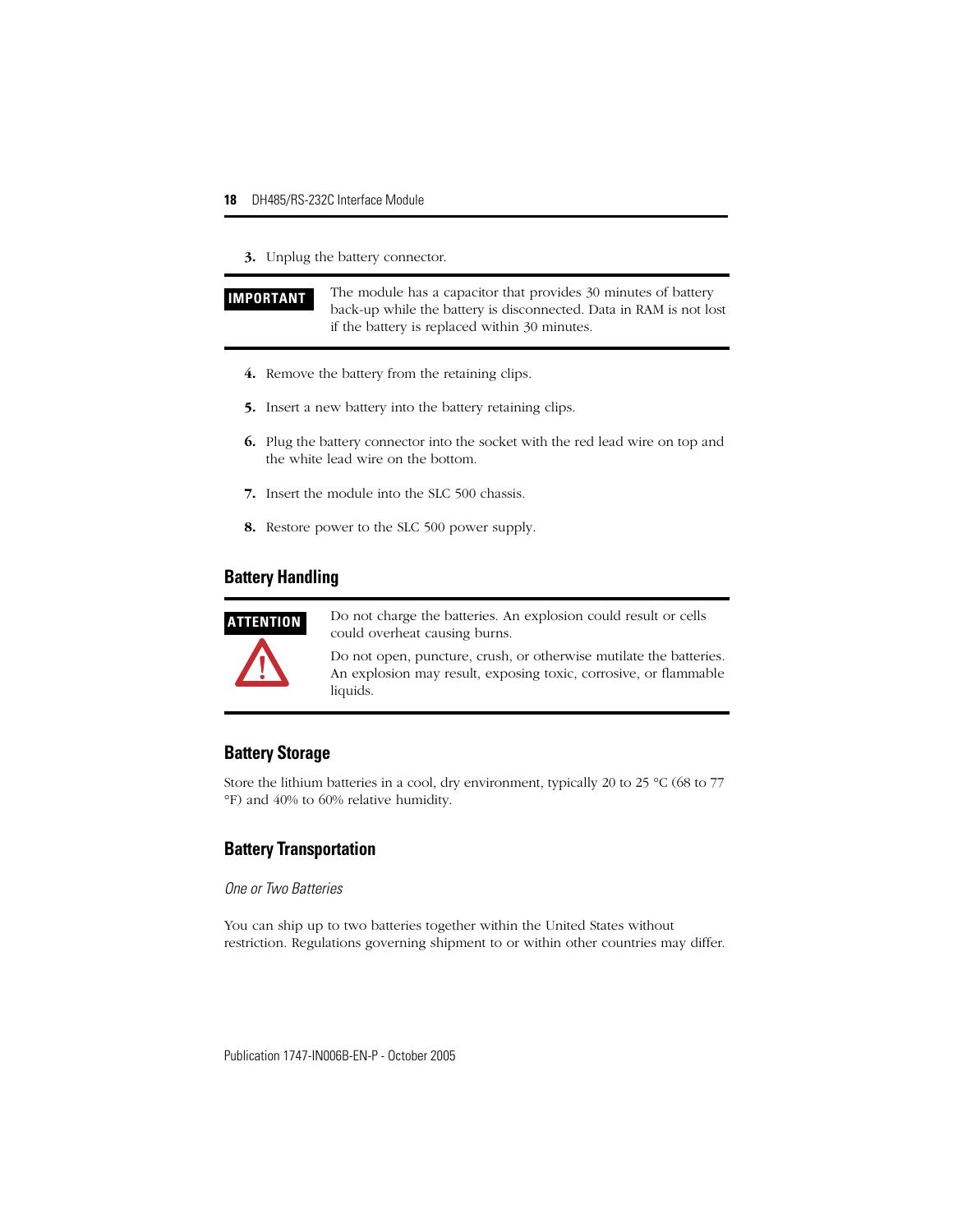#### *Three or More Batteries*

Procedures for the transportation of three or more batteries shipped together within the United States are specified by the Department of Transportation (DOT) in the Code of Federal Regulations, CFR49, "Transportation." An exemption to these regulations, DOT - E7052, covers the transport of certain hazardous materials classified as flammable solids. This exemption authorizes transport of lithium batteries by motor vehicle, rail freight, cargo vessel, and cargo-only aircraft, providing certain conditions are met. Transport by passenger aircraft is not permitted.

Shipment of depleted batteries for disposal may be subject to specific regulation of the countries involved or to regulations endorsed by those countries, such as the IATA Restricted Articles Regulations of the International Air Transport Association, Geneva, Switzerland.

**IMPORTANT** Regulations for transportation of lithium batteries are periodically revised.



**ATTENTION** Do not incinerate or dispose of lithium batteries in general trash collection. Explosion or violent rupture is possible. Batteries should be collected for disposal in a manner to prevent against short circuiting, compacting, or destruction of case integrity and hermetic seal.

For disposal, batteries must be packaged and shipped in accordance with transportation regulations, to a proper disposal site. The U.S. Department of Transportation authorizes shipment of "Lithium batteries for disposal" by motor vehicle only in regulation 173.1015 of CFR 49 (effective January 5, 1983). For additional information contact:

U.S. Department of Transportation Research and Special Programs Administration 400 Seventh Street, S.W. Washington, D.C. 20590

Although the Environmental Protection Agency at this time has no regulations specific to lithium batteries, the material contained may be considered toxic, reactive, or corrosive. The person disposing of the material is responsible for any hazard created in doing so. State and local regulations may exist regarding the disposal of these materials.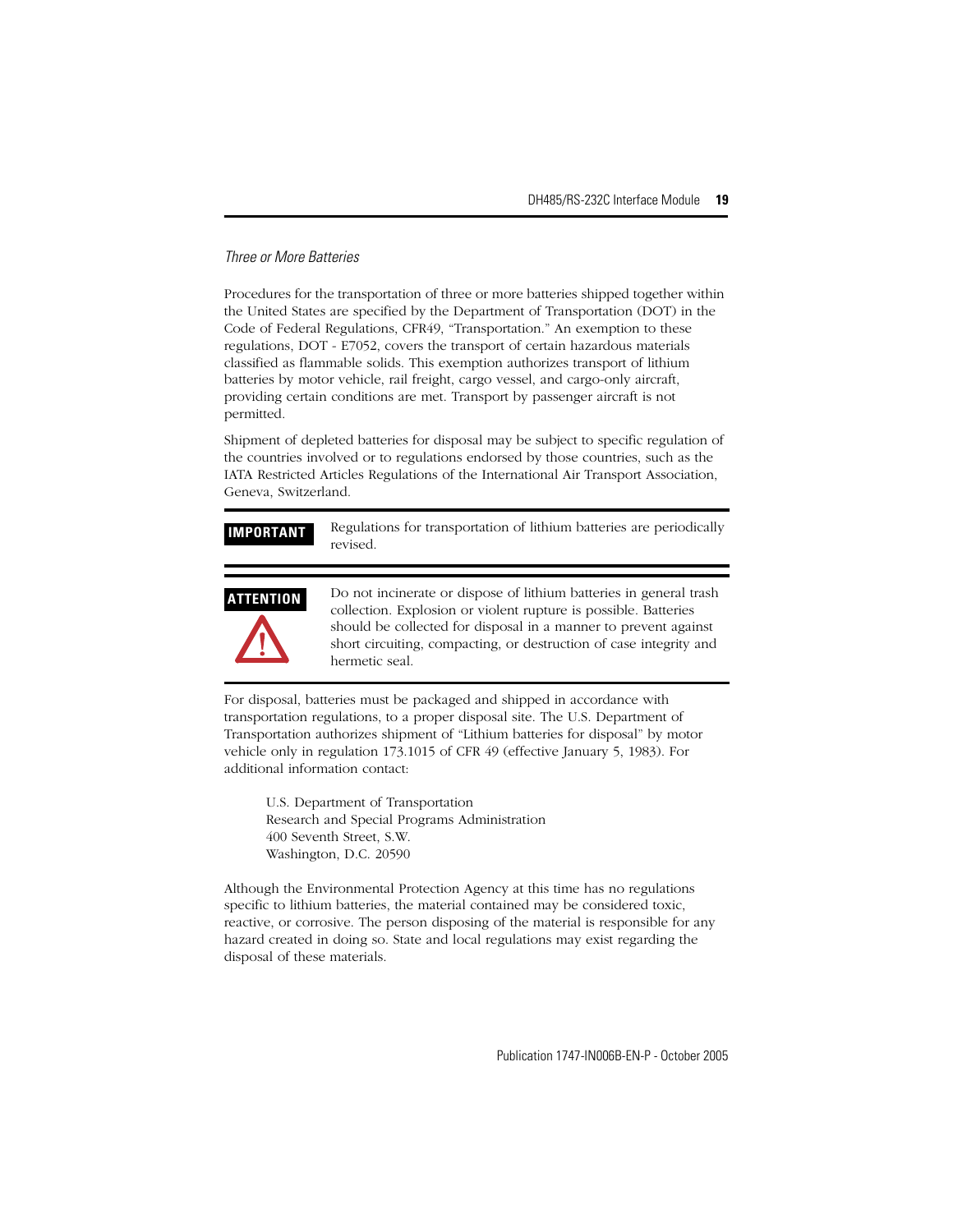For a lithium battery material safety data sheet, contact the manufacturer.

Sanyo Energy Corporation Tadarand Electronics 600 Supreme Drive or 2 Seaview Blvd. USA USA

Bensenville, IL 60106 Port Washington, NY 11050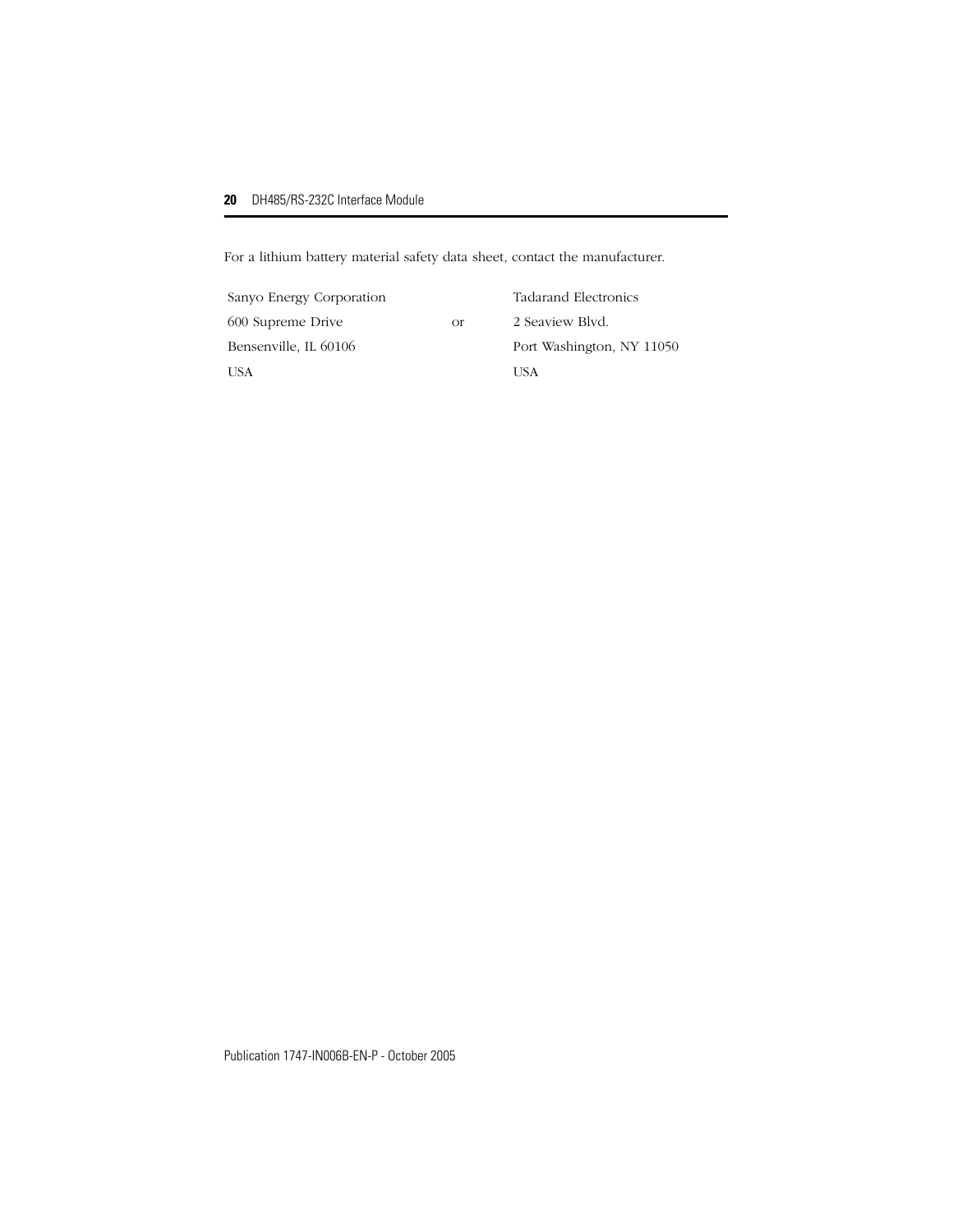## <span id="page-20-0"></span>**Specifications**

| <b>Specification</b>                                                            | Value                                                                          |
|---------------------------------------------------------------------------------|--------------------------------------------------------------------------------|
| Power Supply Loading at 5V dc                                                   | 0.150 A (module only)                                                          |
|                                                                                 | 0.150 A (module with link coupler)                                             |
| Power Supply Loading at 24V dc                                                  | 0.070 A (module only) <sup>(2)(3)</sup>                                        |
|                                                                                 | 0.125 A (module with link coupler)                                             |
| Noise Immunity                                                                  | NEMA Standard ICS 2-230                                                        |
| Vibration                                                                       | Displacement: 0.015 in., peak-to-peak at 557 Hz                                |
|                                                                                 | Acceleration: 2.5 g at 572000 Hz                                               |
| Shock (operating)                                                               | 30 <sub>g</sub>                                                                |
| Port Isolation <sup>(1)</sup><br>CONFIG Port<br>DF1 Port<br>CONFIG and DF1 Port | 500V ac<br>500V ac<br>500V ac                                                  |
| Ambient Temperature Rating                                                      | Operating: $0+60$ °C (+32+140 °F)<br>Storage: -40+85 °C (-40+185 °F)           |
| Humidity                                                                        | 595% without condensation                                                      |
| Clock/Calendar Accuracy                                                         | $\pm$ 1 minute/month at 25 °C (77 °F)<br>+0, -6 minute/month at 60 °C (140 °F) |

(1) Port DH485 is not isolated.

(2) If a 1747-AIC link coupler is connected to the 1747-KE module with a 1747-C11 cable, the link coupler draws its power power (0.085 A @24V dc) through the module. Add this to the current listed for the link coupler requirements.

(3) If a 1747-AIC link coupler is connected to the 1747-KE module with a 1747-C13 cable, then the power for the link coupler comes from either an SLC 500 controller or an external power supply.

**IMPORTANT** The interface module receives its power from the SLC backplane. The power consumption of the module must be taken into consideration when planning your SLC 500 system. Refer to the documentation supplied with your SLC 500 fixed or modular controller for additional information on power supplies and current requirements.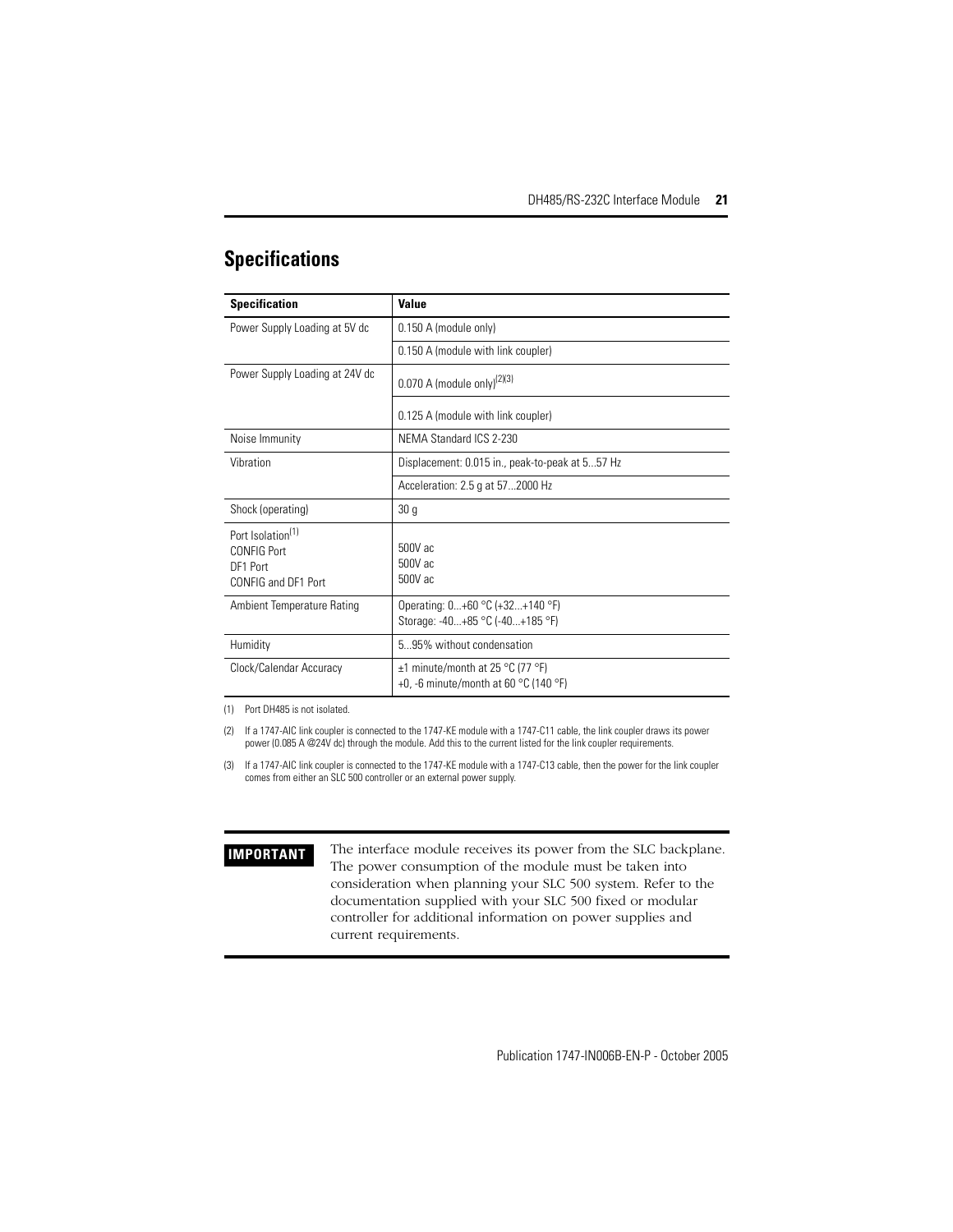| <b>Certification</b>        | Value                                                                                                                                             |
|-----------------------------|---------------------------------------------------------------------------------------------------------------------------------------------------|
| <b>Agency Certification</b> | c-UL-us listed<br>Class I, Groups A, B, C or D, Division 2<br>CE compliant for all applicable directives<br>C-Tick marked for all applicable acts |

| <b>Communication</b> | <b>Max. Distance Allowed in Meters (Feet)</b> |               |               |               |  |
|----------------------|-----------------------------------------------|---------------|---------------|---------------|--|
| Rate (Kbps)          | <b>RS-232</b>                                 | <b>RS-423</b> | <b>RS-422</b> | <b>RS-485</b> |  |
| 300                  | 15(50)                                        | 1230 (4000)   | 1230 (4000)   | 1230 (4000)   |  |
| 600                  | 15(50)                                        | 920 (3000)    | 1230 (4000)   | 1230 (4000)   |  |
| 1200                 | 15(50)                                        | 770 (2500)    | 1230 (4000)   | 1230 (4000)   |  |
| 2400                 | 15(50)                                        | 502 (1650)    | 1230 (4000)   | 1230 (4000)   |  |
| 4800                 | 15(50)                                        | 245 (800)     | 1230 (4000)   | 1230 (4000)   |  |
| 9600                 | 15(50)                                        | 120 (400)     | 1230 (4000)   | 1230 (4000)   |  |
| 19200                | 15 (50)                                       | 60 (200)      | 1230 (4000)   | 1230 (4000)   |  |

**IMPORTANT** When communicating in RS-232 mode, use the RS-423 jumper settings.

> When communicating in RS-423 mode, use RS-423 or compatible receivers.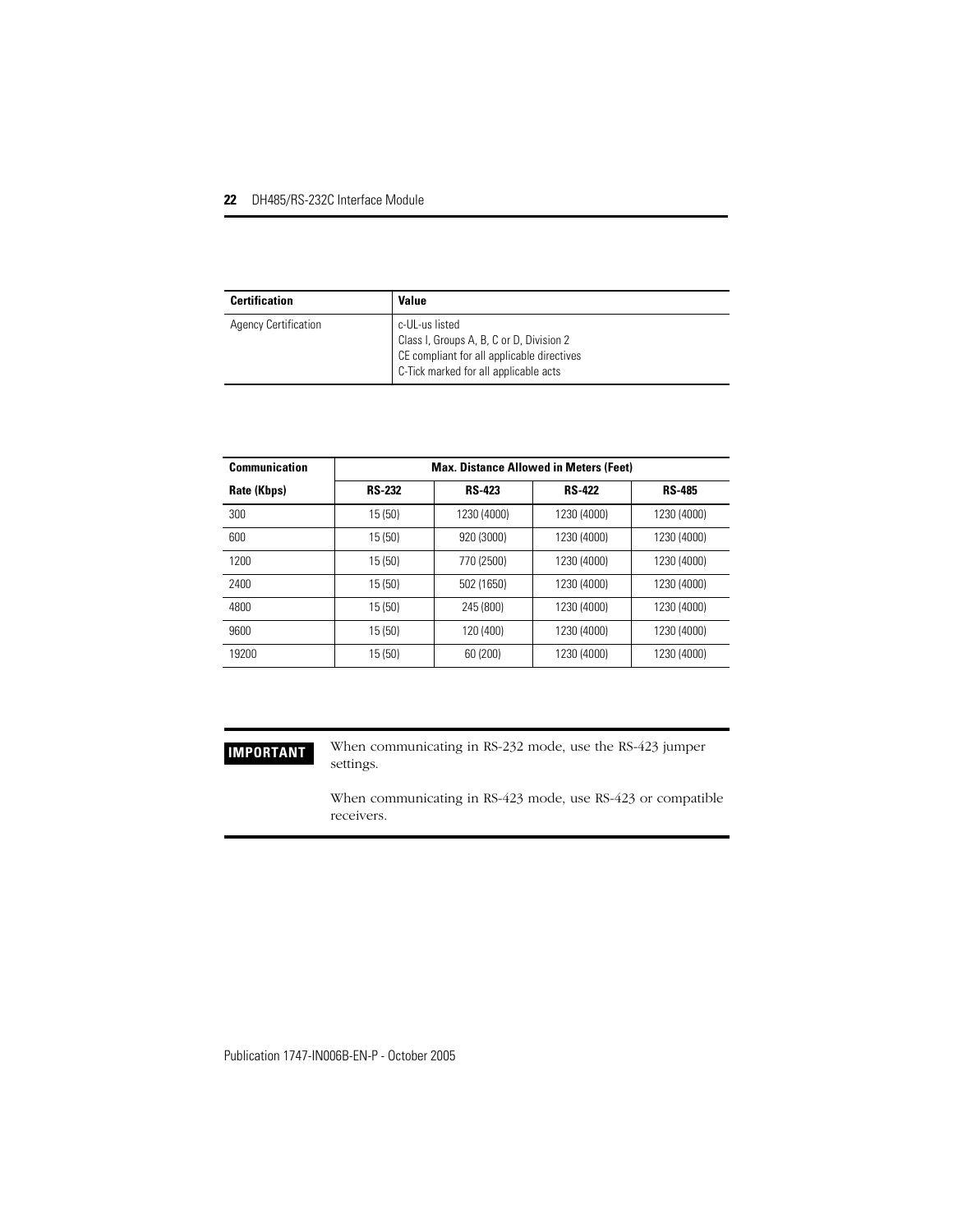## <span id="page-22-0"></span>**Additional Resources**

| For                                                                                            | <b>Refer to this document</b>                 | Pub. No.   |
|------------------------------------------------------------------------------------------------|-----------------------------------------------|------------|
| A more detailed description on how<br>to install and use your modular SLC<br>500 controller.   | SLC 500 Modular Hardware<br>Style User Manual | 1747-UM011 |
| A more detailed description on how<br>to install and use your fixed SLC 500<br>controller.     | SLC 500 Fixed Hardware Style<br>User Manual   | 1747-UM009 |
| A more detailed description on how<br>to install and use your<br>RTD/resistance module.        | DH485/RS-232 Interface<br>Module User Manual  | 1747-6.12  |
| A reference manual that contains<br>status file data, instruction set, and<br>troubleshooting. | SLC 500 Instruction Set<br>Reference Manual   | 1747-RM001 |

To view and download pdfs, go to Literature Library at http://www.rockwellautomation.com/literature.

To order printed copies, contact your Allen-Bradley Distributor or Rockwell Automation Sales Office.